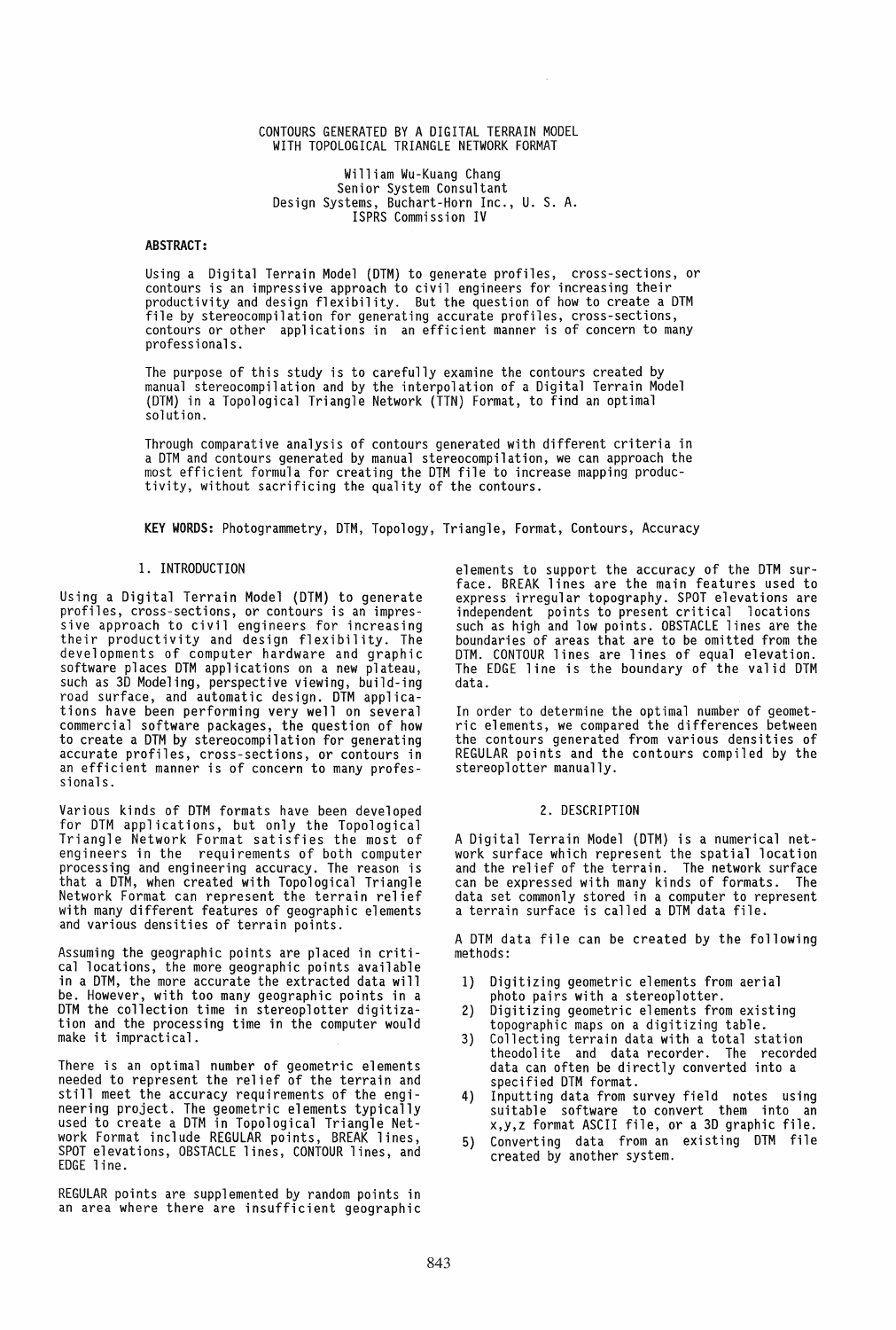Several formats have been developed for DTM surfaces. Some of the main formats used in computer software are:

- 1) Grid Format (GRD) A set of x, y, z digital coordinates that represent the terrain as a regular, rectangular pattern in the x-y plane. 2) Triangle Format
- A set of x, y, z digital coordinates that<br>represent the terrain using a pattern of equirepresent the terrain using a pattern of equi- lateral triangles in the x-y plane. 3) Triangle Irregular Network(TIN)
- A triangle network which represents the terrain using triangles of variable sizes and shapes in the x-y plane. 4) Topological Triangle Network (TTN)
- A form of TIN network which also represents the terrain with spatial BREAK lines, OBSTACLE lines, SPOT elevations, and REGULAR points to show spatial location and topographic relief.

A TTN file is a data file used to store the Topo- logical Triangle Network data. This file contains all of the input terrain data and the resultant<br>triangle network converted from the topological geographic elements. It is generated according to a designed data structure which uses attributes to store related information about each triangle, neighboring triangles, vertical scale, elevation neighboring triangles, vertical scale, elevation<br>datum, multiplier and other information.

REGULAR points form triangles under the Delauny Condition which states that when all triangles in the surface have been formed no other REGULAR point should be contained within a circle prescribed by the three vertices of any triangle. This condition is overridden in the vicinity of BREAK lines, CONTOUR lines, OBSCURE areas, SPOT, and EDGE features in order that no triangle side crosses these features.

For a large project, such as a highway or landfill design, the DTM file is usually created with three-dimensional geometric elements digitized with a stereoplotter and converted into the Topological Triangle Network (TTN) Format. The DTM file in TTN format should be, theoretically, more accurate and more practical than other formats. The TTN format can represent a broad area with a limited number of points defined by variable densities according to<br>the relief of the terrain and the required accuracy the relief of the terrain and the required accuracy of the application. Another advantage is that only the TTN format can model accurately the critical high and low positions, such as road shoulders and ditches, without any additional efforts.

The Intergraph InRoads software, a TTN based DTM modeling and design package, was used to implement experiments which try to find the most efficient method to create an DTM file that meets engineering accuracy requirements. A study area of approximate- ly 2IOOx800 feet was selected for these trials. The photogrammetric data collection was performed using a KERN PG2 analog stereoplotter interfaced with an Intergraph workstation.

All the geographic elements of the DTM were digi- tized by the same operator with the same stereoplotter in order to reduce the interference of human and system errors. These DTM files were then used for creating contours, profiles, cross-sections, and for estimating cut and fill volumes for a highway design.

The standard procedures implemented in this experiment were as follows:

- 
- 1) Set up the stereo model and design file;<br>2) Digitize EDGE line (boundary) on a specific 2) Digitize EDGE line (boundary) on a specific level with corresponding symbology; 3) Digitize BREAK lines, REGULAR points, and SPOT
- elevations on different level and different
- symbologies;<br>4) Digitize random contours for verification<br>purposes:
- 5) Convert 3D elements to TTN file;<br>6) Generate and display contours fr
- 6) Generate and display contours from the stored
- TTN file; 7) Compare the contours generated from the TTN file with the verification contours.

According to our experience, the REGULAR points take most of the digitizing time. Because the operation time is proportional to the total amount of digitized points, the number of REGULAR points digitized has the greatest impact on the cost. For easy comparison, we digitized four files using the same BREAK lines, SPOT elevations, and EDGE lines, but different densities of REGULAR points. For the convenience of digitizing, we used the vertices of 3D line strings to represent the REGULAR points. (see Fig.I)

The final contours were generated at one foot intervals based on the DTM file with the following specifications:

1) 25 FT REGULAR Spacing - See Fig.2 2) 40 FT REGULAR Spacing - See Fig.3 3) 50 FT REGULAR Spacing - See Fig.4 4) 75 FT REGULAR Spacing - See Fig.5

# 3. ANALYSIS and COMPARISONS

The basic assumptions used in the studies and analysis were as follows:

- 1) This is a relative comparison between the contours generated from different densities of geographic points and manual stereocompila- tion.
- 2) We are presuming the digitization to be accurate.
- 3) The elevation of an individual point is more accurate than the elevation of the digitized contours.
- 4) Assume the final map scale is 1:600, and it will be used in a highway project.

A field verified survey is needed to evaluate the error in the contours from manual stereocompilation. Without a field verified survey, we assume the manual compilation meets National Map Accuracy Standards.

Table.I is a list of elevation differences between the contours generated from the DTM data with different specifications and the contours compiled manually. The differences are more uniform as the spacing becomes smaller.

Table.2 lists the number of points for each geo- graphic element in different DTM files. The collection time and standard deviation for each file are also shown. These data are used to create Fig.6 for determining the optimal number of points to collect.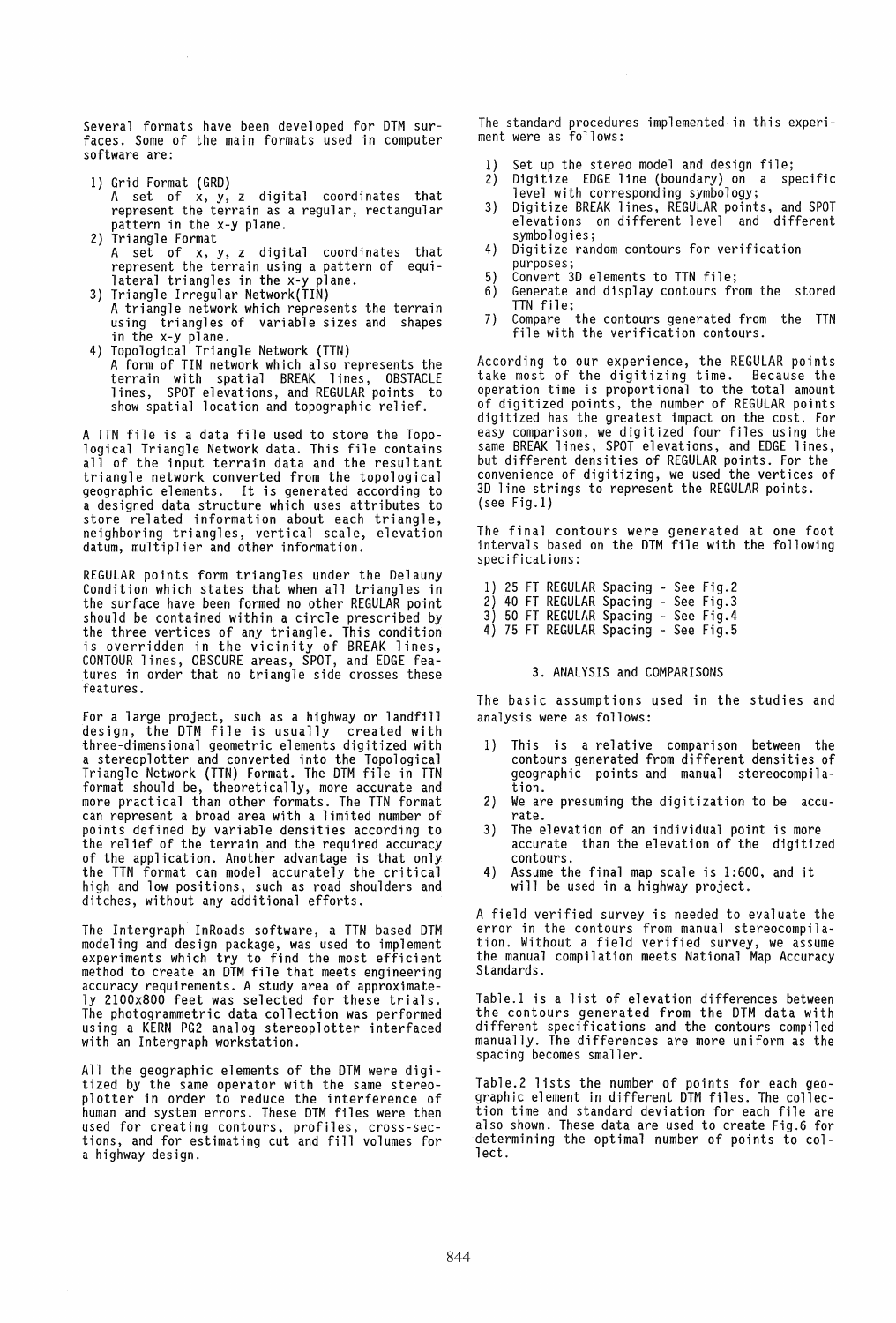In general, the contours generated with the DTM data are similar to the contours manually digitized with the stereoplotter, but a certain amount of deviation will always exist. The contours generated with DTM data which were created with REGULAR points at 25 FT intervals were found to be smoother and more accurate than the DTM contours from models using a larger spacing. But this increased accuracy may not be necessary to some engineering projects,<br>such as preliminary highway design.

When we look carefully at the comparative contours in Fig.2, we easily see that the contours generated by the DTM data file seem to have some significant discrepancies in the fenced areas labeled A, B, C, and D.

Case in area A:

Some BREAK lines missed in the right hand side of the highway resulted in ditch lines missed in the contours. Fig.3 shows contours generated with DTM data which were created with REGULAR points at 40 FT intervals and enhanced with additional BREAK lines.

Case in area B:

Insufficient REGULAR points could not express the accurate location of the contours.

Case in area C:

This area was covered by heavy forest. The contours digitized by manual compilation and the contours generated by the DTM data were both inaccurate.

Case in area D:

This area was covered by light forest. The contours digitized by manual compilation may be not as accurate as DTM contours.

|                                                      | MANUAL SPACING   |                  | <b>SPACING</b>   |                    | SPACING          |         | <b>SPACING</b> |         |  |  |
|------------------------------------------------------|------------------|------------------|------------------|--------------------|------------------|---------|----------------|---------|--|--|
| DIGIT, 25FT                                          |                  | Diff             | 40FT             | Diff               | <b>50FT</b>      | Diff    | <b>75FT</b>    | Diff    |  |  |
|                                                      | (Elev) (Elev)    | (FT)             | (Elev)           | (FT)               | (Elev)           | (FT)    | (Elev)         | (FT)    |  |  |
| 530                                                  |                  | =====<br>$-0.06$ |                  |                    |                  | $-0.12$ | 530.49         | $+0.49$ |  |  |
| 540                                                  | 529.94<br>539.40 | $-0.60$          | 530.77<br>540.94 | $+0.77$<br>$+0.94$ | 529.88<br>540.01 | $+0.01$ | 540.46         | $+0.46$ |  |  |
| 550                                                  | 549.19           | $-0.81$          | 549.16           | $-0.84$            | 549.56           | $-0.44$ | 548.69         | $-1.31$ |  |  |
| 560                                                  | 559.78           | $-0.22$          | 559.51           | $-0.49$            | 559.83           | $-0.17$ | 559.97         | $-0.03$ |  |  |
| 570                                                  | 570.06           | $+0.06$          | 570.44           | $+0.44$            | 571.00           | $+1.00$ | 571.11         | $+1.11$ |  |  |
| 580                                                  | 579.56           | $-0.44$          | 579.79           | $-0.21$            | 579.80           | $-0.20$ | 580.74         | $+0.74$ |  |  |
| 590                                                  | 589.95           | $-0.05$          | 589.18           | $-0.82$            | 590.02           | $+0.02$ | 590.27         | $+0.27$ |  |  |
| 600                                                  | 599.81           | $-0.19$          | 599.30           | $-0.70$            | 599.79           | $-0.21$ | 598.52         | $-1.48$ |  |  |
| 600                                                  | 599.61           | $-0.39$          | 599.13           | $-0.87$            | 599.28           | $-0.72$ | 598.08         | $-1.92$ |  |  |
| 590                                                  | 589.50           | $-0.50$          | 589.60           | $-0.40$            | 590.02           | $+0.02$ | 589.73         | $-0.27$ |  |  |
| 580                                                  | 579.94           | $-0.06$          | 580.03           | $+0.03$            | 580.14           | $+0.14$ | 580.19         | $+0.19$ |  |  |
| 570                                                  | 569.63           | $-0.37$          | 569.28           | $-0.72$            | 569.72           | $-0.28$ | 569.83         | $-0.17$ |  |  |
| 560                                                  | 559.82           | $-0.18$          | 560.01           | $+0.01$            | 560.00           | $+0.00$ | 560.15         | $+0.15$ |  |  |
| 560                                                  | 559.85           | $-0.15$          | 560.03           | $+0.03$            | 560.05           | $+0.05$ | 560.03         | $+0.03$ |  |  |
| 570                                                  | 569.68           | $-0.32$          | 569.66           | $-0.34$            | 569.28           | $-0.72$ | 568.82         | $-1.18$ |  |  |
| 580                                                  | 579.75           | $-0.25$          | 579.42           | $-0.58$            | 580.11           | $+0.11$ | 579.59         | $-0.41$ |  |  |
| 590                                                  | 589.11           | $-0.89$          | 589.29           | $-0.71$            | 589.30           | $-0.70$ | 589.76         | $-0.24$ |  |  |
| 600                                                  | 599.28           | $-0.72$          | 598.99           | $-1.01$            | 599.57           | $-0.43$ | 599.58         | $-0.42$ |  |  |
| 600                                                  | 600.01           | $+0.01$          | 600.02           | $+0.02$            | 599.81           | $-0.19$ | 600.09         | $+0.09$ |  |  |
| 600                                                  | 600.19           | $+0.19$          | 599.96           | $-0.04$            | 600.05           | $+0.05$ | 600.60         | $+0.60$ |  |  |
| 600                                                  | 599.86           | $-0.14$          | 599.92           | $-0.08$            | 599.98           | $-0.02$ | 600.57         | $+0.57$ |  |  |
| 590                                                  | 589.95           | $-0.05$          | 589.98           | $-0.02$            | 590.42           | $+0.42$ | 590.07         | $+0.07$ |  |  |
| 580                                                  | 579.44           | $-0.56$          | 579.48           | $-0.52$            | 579.45           | $-0.55$ | 579.36         | $-0.64$ |  |  |
| 570                                                  | 569.68           | $-0.32$          | 569.32           | $-0.68$            | 569.63           | $-0.37$ | 568.98         | $-1.02$ |  |  |
| 560                                                  | 559.47           | $-0.53$          | 559.51           | $-0.49$            | 559.65           | $-0.35$ | 559.02         | $-0.98$ |  |  |
| 550                                                  | 549.17           | $-0.83$          | 549.05           | $-0.95$            | 548.91           | $-1.09$ | 549.93         | $-0.07$ |  |  |
| 540                                                  | 539.96           | $-0.04$          | 539.96           | $-0.04$            | 540.02           | $+0.02$ | 540.09         | $+0.09$ |  |  |
| 530                                                  | 530.33           | $+0.33$          | 530.63           | $+0.63$            | 530.35           | $+0.35$ | 530.53         | $+0.53$ |  |  |
|                                                      |                  |                  |                  |                    |                  |         |                |         |  |  |
| Diff*Diff                                            |                  | 4.0459           |                  | 9.5184             |                  | 5.2345  |                | 15.2552 |  |  |
| Standard                                             |                  |                  |                  |                    |                  |         |                |         |  |  |
| 0.3871<br>Deviation                                  |                  |                  | 0.5937           |                    | 0.4403           |         | 0.7517         |         |  |  |
| ===========================                          |                  |                  |                  |                    |                  |         |                |         |  |  |
| Table.1 Elevation Differences At Selected Locations. |                  |                  |                  |                    |                  |         |                |         |  |  |

| SPACING<br>-FT | PTs  | PT <sub>S</sub> | PT <sub>S</sub> | PTs | PTs  | REGULAR BREAK SPOT EDGE TOTAL TRIANGLES TIME STANDARD | <b>HR<sub>S</sub></b> | DEVIATION | <b>REMARKS</b> |
|----------------|------|-----------------|-----------------|-----|------|-------------------------------------------------------|-----------------------|-----------|----------------|
|                |      |                 |                 |     |      |                                                       |                       |           |                |
| 25-FT          | 2954 | 439             |                 | 170 | 3568 | 6883                                                  | 6                     | 0.3871    |                |
| $40-FT$        | 1156 | 439             | 5               | 170 | 1770 | 3319                                                  | 3                     | 0.5937    |                |
| $40-FT-F$      | 1110 | 575             | 5               | 170 | 1860 | 3473                                                  | 3.6                   |           | Enhanced       |
| $50 - FT$      | 713  | 439             | 5               | 170 | 1327 | 2439                                                  | 2                     | 0.4403    |                |
| $75 - FT$      | 313  | 439             | 5               | 170 | 927  | 1647                                                  |                       | 0.7517    |                |
|                |      |                 |                 |     |      |                                                       |                       |           |                |

Table.2 Number Of Points For Each Geometric Element In Different Files.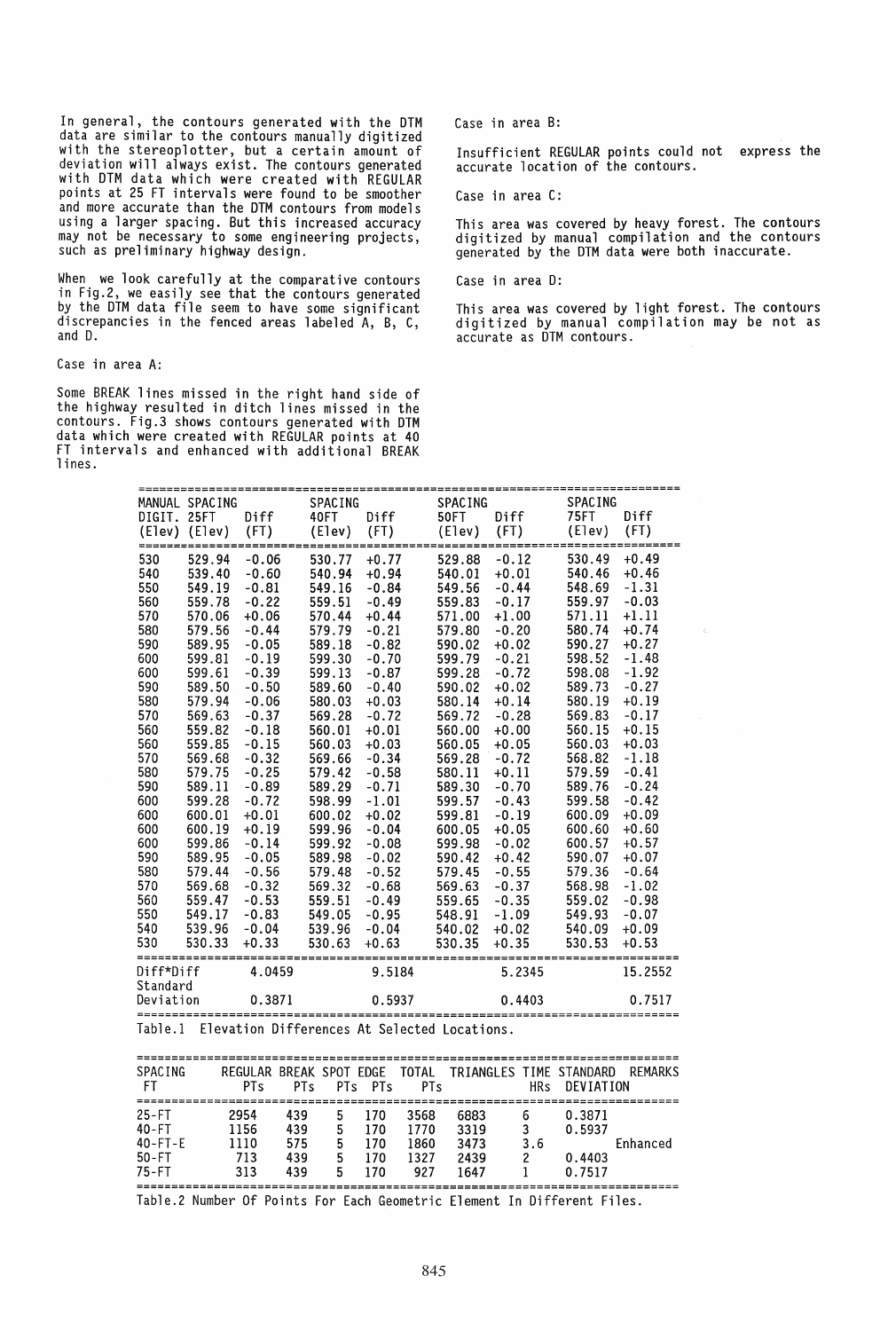## 4. CONCLUSIONS

The determining factors in deciding what interval to use between the REGULAR points are:

- 
- 1) Purpose of the contour map. 2) Relief of the terrain in the area.
- 3) Map scale and contour interval.

If high levels of accuracy are required in specific areas of the project, additional geographic points can be added to increase the accuracy of the data extracted from the DTM in that area. But system errors and human errors may cause irregualar errors in the finished contours. Therefore a general guidance formula is needed to guide the operators toward increasing work efficiency and the reliability of the DTM data.

Concerning the reliability of the DTM created contours, the suggestion is to establish a proce- dure for digitization of geographic elements for the DTM files. It is important to digitize the verification contours on a different layer of the graphic file after all of the geometric elements are digitized. These verification contours can then be compared with the contours generated with DTM data.

From the comparative analysis between the contours generated from the DTM (TTN) files and the digitized contours by manual stereocompilation, we derived the following conclusions:

- 1) Contours created by manual stereocompilation are usually higher than the contours generated by DTM files. Refer to Fig.6, the most of difby DTM files. Refer to Fig.6, the most of dif-<br>ferences between 25 FT spacing DTM and manual stereocompilation are minus.
- 2) Reduction in the density of REGULAR points will slightly reduce the accuracy of the will slightly reduce the accuracy of the<br>contours if the amount of REGULAR points is still adequate to produce the desired contour
- interval in the map. (see Fig.6)<br>3) An increased amount of REGULAR points will<br>create contours with smoother curves, i.e. create contours with smoother curves, contours expressing more detailed relief.
- 4) BREAK lines play an important role to represent abrupt irregularities in the terrain. If BREAK lines are omitted, it may lead a signif- icant errors in the resulting model. (see Fig.2 A) If the REGULAR points are reduced, only rela-

tively minor errors will result. 5) Digitization of the geographic BREAK lines can compensate for a reduction in the density of

REGULAR points. This is a feasible method to enhance the DTM accuracy. 6) Unexpected human errors caused the Standard Error from the 40-FT DTM file to be greater than the Standard Error generated from the 50- FT DTM file. (see Table.1 & Fig.6) The stereoplotter has been reset for the digitization of 40-FT DTM after the digitiza- tion of 50-FT DTM.

- tion of 50-FT DTM.<br>7) The accuracy of the contours generated with DTM data using REGULAR points at the 50 FT
- interval were acceptable for highway design.<br>8) More experiments are necessary to set up<br>detailed specifications for the application of DTM data.
- 9) Comparing contours generated from different point intervals and from manual compilation is one of the primary methods to verify the overall accuracy of the DTM data.

DTM applications are not accepted by some profes- sional engineers, because they are reluctant to adopt the results generated from DTM technology. Lack of literature supporting the technical viabil-Lack of literature supporting the technical viability of computer software is a major issue hindering widespread acceptance of DTMs within the profes-<br>sion.

The accuracy of the DTM data affects the quality of the results generated from DTM applications. The above method of comparing contours from different criteria can persuade engineers that the results generated from DTM data are as good as the results expected from traditional photogrammetric approaches. Therefore, eventually more advanced DTM appli-<br>cations will be supported and utilized by profes-<br>sional engineers.

### 5. ACKNOWLEDGEMENT

The author wishes to express his appreciation to Mr. William Blank for his suggestions and support, to Mr. Stanley Kijek for his digitization, to Mr. Dave Keilly for his revisions, and to Buchart-Horn Inc. for their support.

### 6. REFERENCES

+ References from BOOKS:

a) 1989. Engineering Site Package (ESP) and Transportation Design Package (TDP), User's Guide. Intergraph Corp. pp 7-3:7-9.

b) 1991. InSite/InRoads Reference Guide. Intergraph Corp. pp Gl-3:GL-9.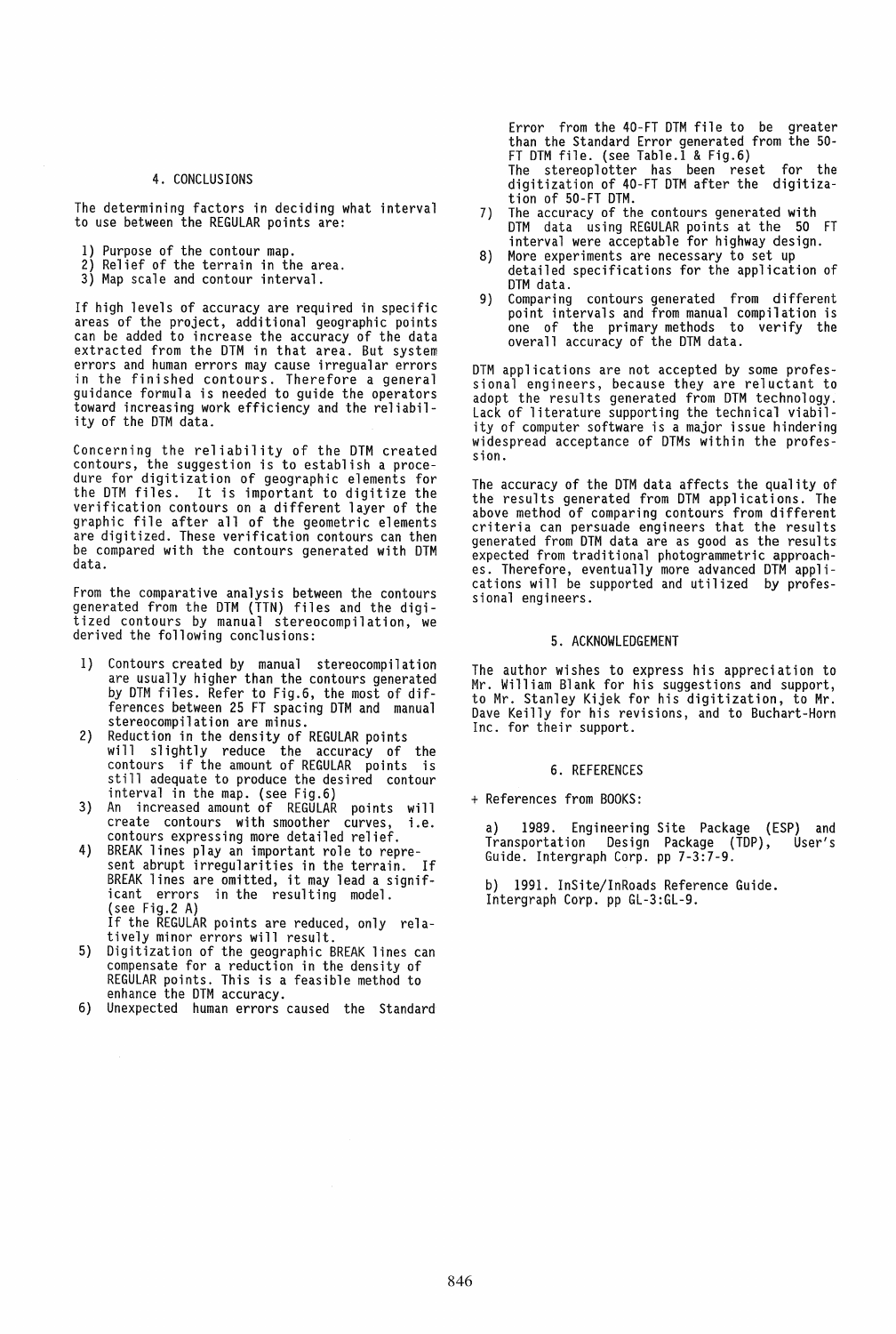

Fig.2 DTM With Regular Points in 25FT Interval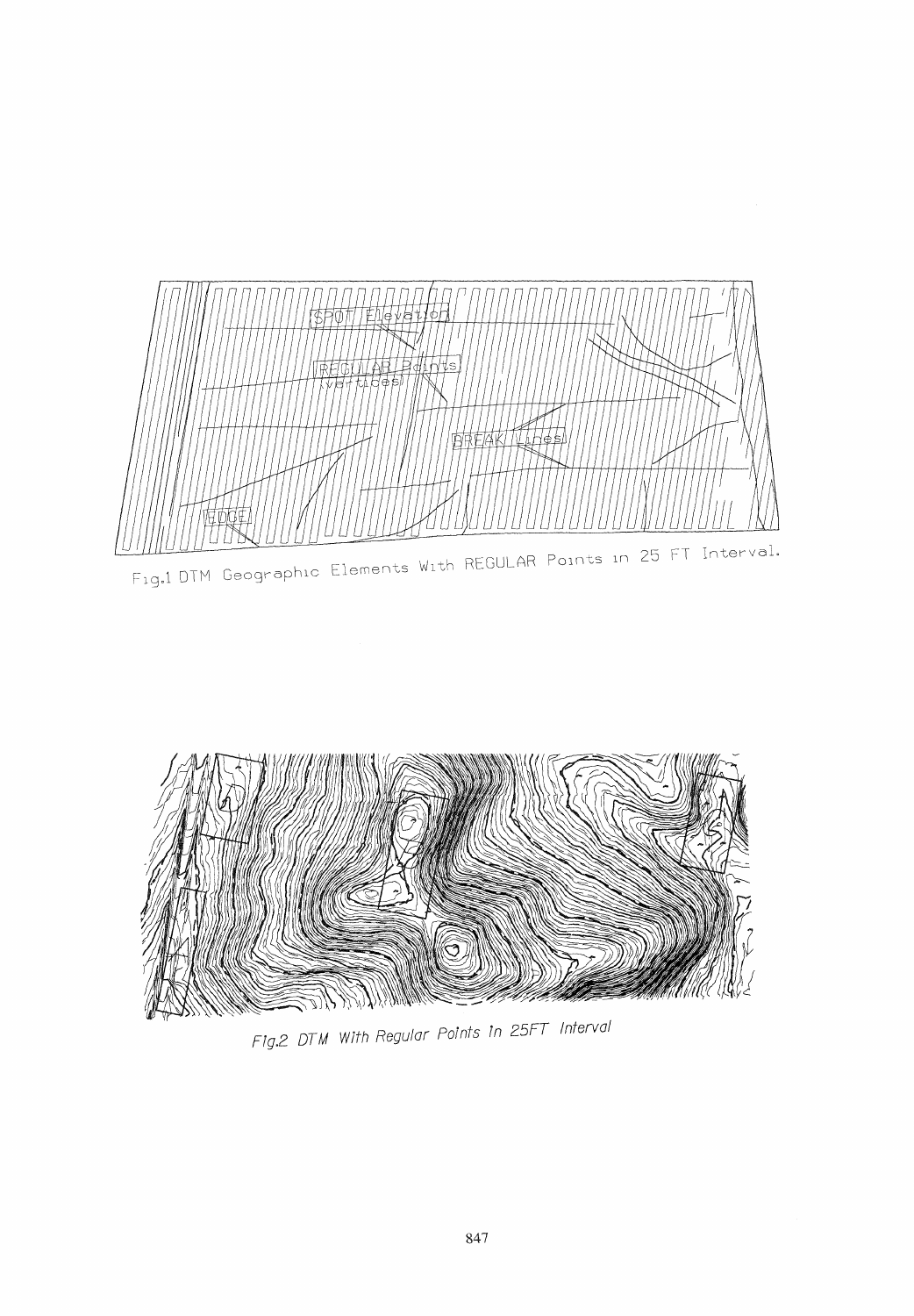